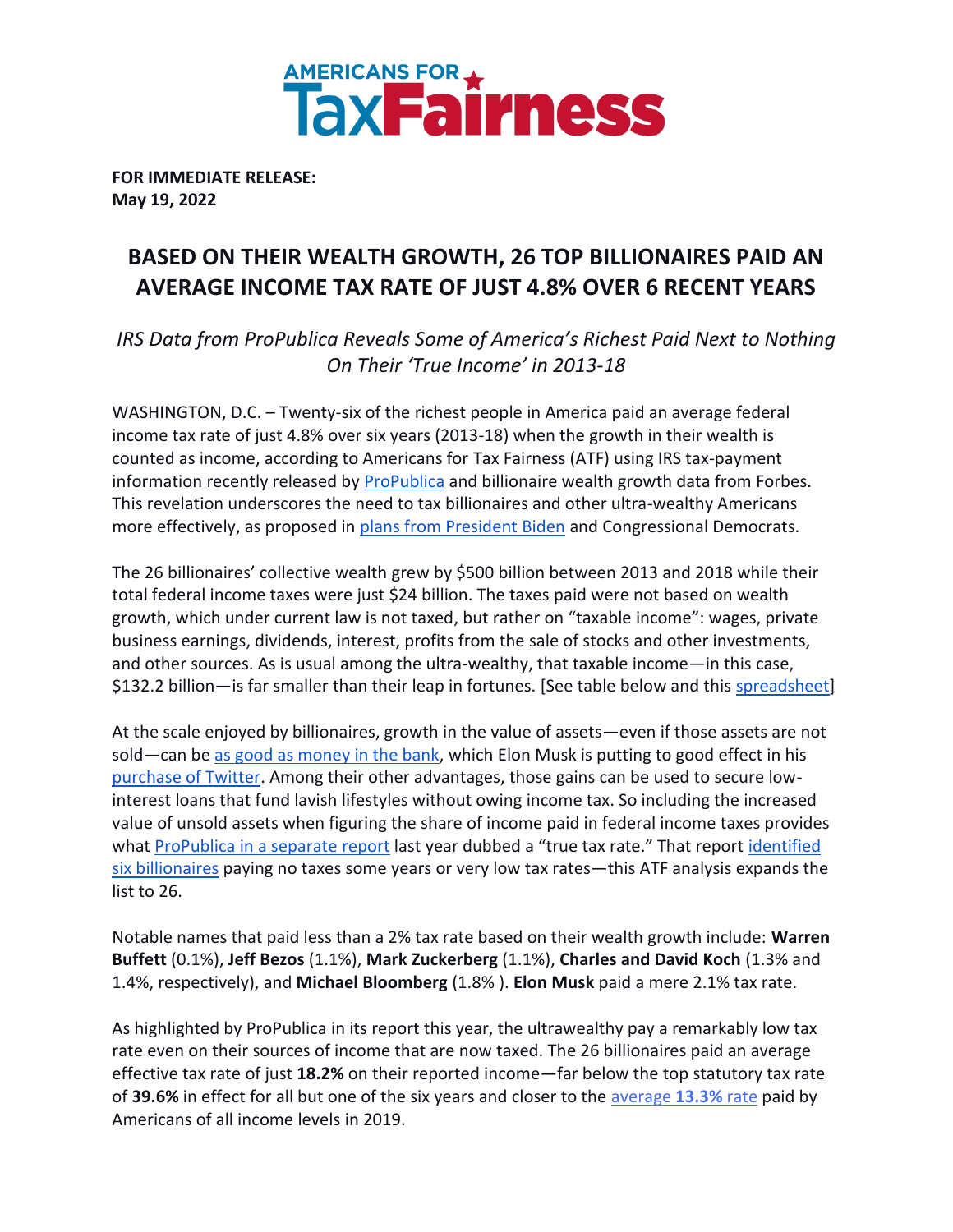"As long as we fail to tax their main source of income—the growth in their fortunes—many billionaires will continue to live largely tax-free lives," said **Frank Clemente, executive director of Americans for Tax Fairness**. "Teachers, plumbers, firefighters and other working Americans can already pay higher tax rates than billionaires—and that's just counting the small part of billionaire income that is now taxed. When you include their untaxed wealth growth in the calculation, many billionaires pay almost nothing."

| <b>Identified Billionaires</b>       | <b>Reported Income</b><br>2013 to 2018<br>(\$ millions) | <b>Taxes Paid</b><br>2013 to 2018<br>(\$ millions) | <b>Effective Tax</b><br><b>Rate on Reported</b><br><b>Income</b> | <b>Wealth Growth</b><br>2013 to 2018<br>(\$ millions) | <b>Effective Tax</b><br><b>Rate on Wealth</b><br>Growth |
|--------------------------------------|---------------------------------------------------------|----------------------------------------------------|------------------------------------------------------------------|-------------------------------------------------------|---------------------------------------------------------|
| <b>26 Billionaires' Totals</b>       | \$132,209                                               | \$499,600                                          | 18.2%                                                            | \$499,600                                             | 4.8%                                                    |
| <b>Jeff Bezos</b>                    | \$4,992                                                 | \$1,158                                            | 23.2%                                                            | \$105,800                                             | 1.1%                                                    |
| Mark Zuckerberg                      | \$3,912                                                 | \$536                                              | 13.7%                                                            | \$49,000                                              | 1.1%                                                    |
| <b>Bill Gates</b>                    | \$17,100                                                | \$3,146                                            | 18.4%                                                            | \$29,500                                              | 10.7%                                                   |
| Michael Bloomberg                    | \$12,300                                                | \$504                                              | 4.1%                                                             | \$28,500                                              | 1.8%                                                    |
| Larry Page                           | \$5,940                                                 | \$784                                              | 13.2%                                                            | \$27,800                                              | 2.8%                                                    |
| Sergey Brin                          | \$6,240                                                 | \$1,067                                            | 17.1%                                                            | \$27,000                                              | 4.0%                                                    |
| <b>Steve Ballmer</b>                 | \$6,300                                                 | \$888                                              | 14.1%                                                            | \$26,000                                              | 3.4%                                                    |
| Warren Buffett *                     | \$125                                                   | \$24                                               | 19.0%                                                            | \$24,300                                              | 0.1%                                                    |
| Elon Musk                            | \$1,524                                                 | \$411                                              | 27.0%                                                            | \$19,600                                              | 2.1%                                                    |
| Larry Ellison                        | \$6,420                                                 | \$1,400                                            | 21.8%                                                            | \$19,500                                              | 7.2%                                                    |
| Rob Walton                           | \$3,942                                                 | \$812                                              | 20.6%                                                            | \$18,200                                              | 4.5%                                                    |
| Alice Walton                         | \$4,362                                                 | \$794                                              | 18.2%                                                            | \$18,100                                              | 4.4%                                                    |
| Jim Walton                           | \$2,394                                                 | \$462                                              | 19.3%                                                            | \$17,900                                              | 2.6%                                                    |
| Charles Koch                         | \$1,278                                                 | \$211                                              | 16.5%                                                            | \$16,500                                              | 1.3%                                                    |
| David Koch                           | \$1,404                                                 | \$239                                              | 17.0%                                                            | \$16,500                                              | 1.4%                                                    |
| Sheldon Adelson                      | \$2,622                                                 | \$490                                              | 18.7%                                                            | \$8,600                                               | 5.7%                                                    |
| Laurene Powell-Jobs                  | \$9,420                                                 | \$1,394                                            | 14.8%                                                            | \$7,900                                               | 17.6%                                                   |
| Ken Griffin                          | \$10,080                                                | \$2,943                                            | 29.2%                                                            | \$7,600                                               | 38.7%                                                   |
| Stephen Schwarzman                   | \$4,692                                                 | \$1,046                                            | 22.3%                                                            | \$6,700                                               | 15.6%                                                   |
| Stan Kroenke &<br>Ann Walton Kroenke | \$786                                                   | \$110                                              | 14.0%                                                            | \$5,700                                               | 1.9%                                                    |
| Israel Englander                     | \$5,016                                                 | \$1,545                                            | 30.8%                                                            | \$3,400                                               | 45.4%                                                   |
| Jan Koum*                            | \$11,580                                                | \$2,270                                            | 19.6%                                                            | \$8,600                                               | 26.4%                                                   |
| Pierre Omidyar                       | \$5,196                                                 | \$883                                              | 17.0%                                                            | \$2,700                                               | 32.7%                                                   |
| Leon Black                           | \$1,440                                                 | \$284                                              | 19.7%                                                            | \$2,100                                               | 13.5%                                                   |
| George Roberts                       | \$1,740                                                 | \$355                                              | 20.4%                                                            | \$1,400                                               | 25.4%                                                   |
| David Bonderman                      | \$1,404                                                 | \$268                                              | 19.1%                                                            | \$700                                                 | 38.3%                                                   |

\* 2013 data is not available for Warren Buffett or Jan Koum, who became a billionaire in 2014. For Koum we calculate his 2013 starting wealth at \$1 billion, although it was less since he did not make the Forbes billionaires list that year. **Sources**: ATF's [analysis of data](https://docs.google.com/spreadsheets/d/1zz8JBuSsUqIE72Ct-2TuX8IfVyevzZ8McAu2sSDCXmc/edit?usp=sharing) from ProPublica [America's Highest Earners and Their Taxes Revealed, April 13, 2022,](https://projects.propublica.org/americas-highest-incomes-and-taxes-revealed/) and Forbes annual billionaires reports.